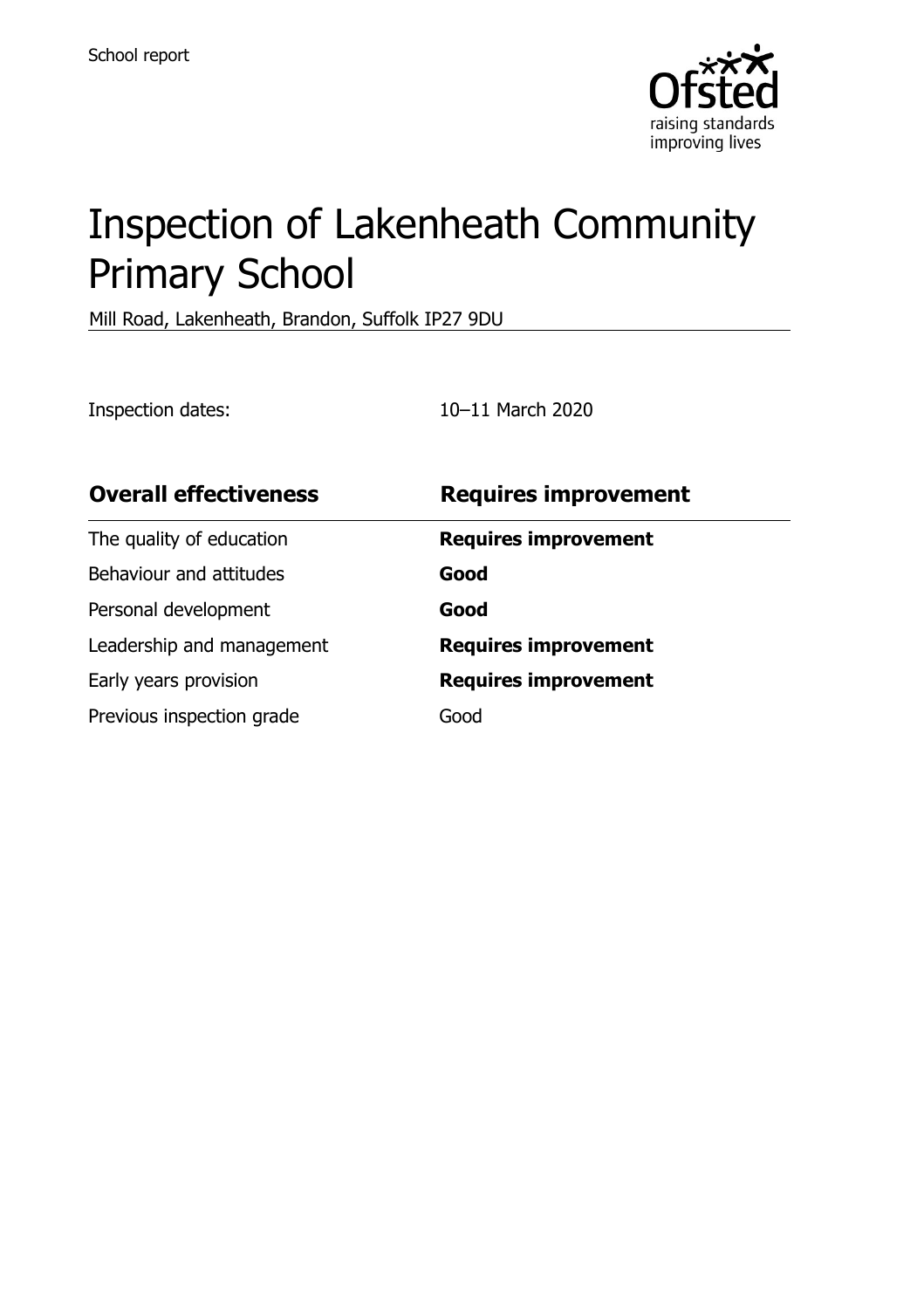

## **What is it like to attend this school?**

Pupils at this school experience a wide-ranging curriculum. They particularly enjoy the learning beyond the classroom. They benefit from specialist teaching in areas such as physical education and music. They enjoy learning in the spacious grounds, in the forest area and taking part in the many different games at playtimes. They take part in a range of clubs and trips away. Children in the early years have a wellappointed area where they enjoy climbing around and playing with the different activities. However, the quality of education that pupils experience is not yet good. Pupils' learning in some subjects is not well organised and the steps to developing skills are not clearly planned out.

Pupils' behaviour around school is good. They are sensible, polite and respectful. They play together well and look out for those who need a friend. Some parents and a few pupils expressed concerns about name-calling and bullying. However, the majority of pupils spoken to were adamant that, although this did happen in the past, it does not occur as much now. They were clear that there are many adults they can go to if they have worries or concerns.

#### **What does the school do well and what does it need to do better?**

It is clear that standards, both in attainment and behaviour, dropped significantly after the previous inspection. The current headteacher and her team have successfully begun to turn this decline around. The behaviour of pupils is good. There is a strong focus on developing the 'whole child', with a broad curriculum and emphasis on personal development. The attainment of pupils at the end of key stage 2 has begun to rise. However, the quality of education is still not good enough overall.

Leaders have reorganised classes and put in place an overview of what topics are to be taught in each phase. For some subjects, the detail of what knowledge and skills should be taught, and in what sequence, is not yet in place.

Where leaders have put in place more detailed plans, and there has been substantial staff training, the learning is more effective. Where learning is best, teachers develop pupils' vocabulary, and use pictorial and practical resources to support pupils' understanding. In mathematics, as in some other subjects, pupils are encouraged to discuss and debate their ideas. Pupils are beginning to be more confident in their written explanations.

For subjects, such as English, where there is a new scheme in place, teachers do not yet have enough understanding of how to structure learning. The steps that build up towards the end-of-year expectations are not clear. Teachers have not had enough training where this is the case.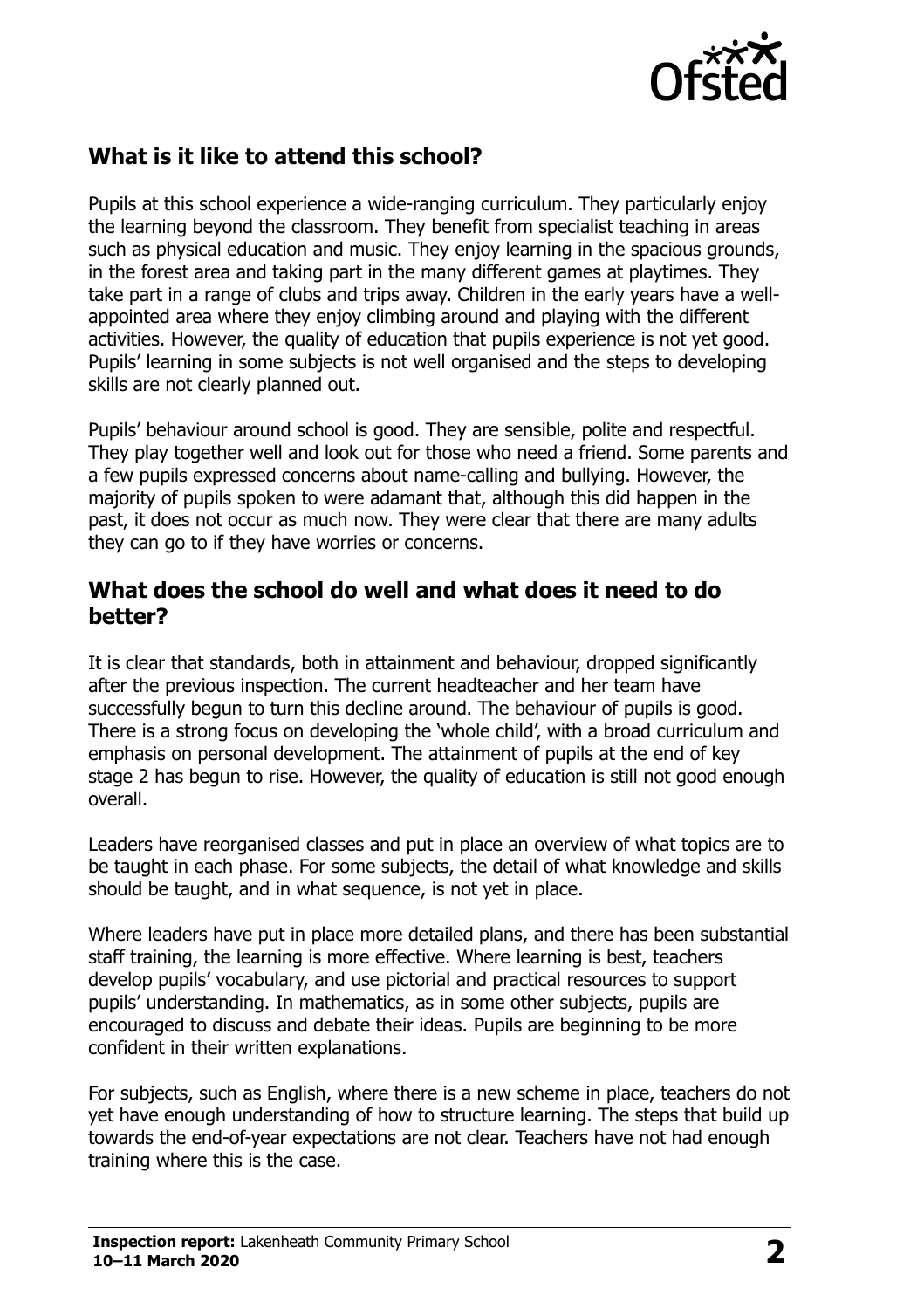

The teaching of early reading is not good enough. The proportion of pupils passing the phonics check at the end of Year 1 has fallen over the last three years. Teaching is not precise. It does not focus closely enough on the sounds and shapes that different letters and combinations make. Pupils' practice of words and sounds is not always a high enough priority in the lessons. As pupils get older, they are encouraged to like reading. They read frequently. Teachers are now using highquality texts to teach English and as class stories. Pupils enjoy the books.

The early years has an attractive outside space, which has provision for all areas of learning. Children are happy. However, there is not sufficient emphasis on developing reading, writing or mathematics. Pupils do not do enough practice of these skills, either in their play or with adults.

Pupils with special educational needs and/or disabilities (SEND), alongside the rest of the pupils, could be doing better. Leaders have tightened up systems for identifying needs and planning support for pupils with SEND. However, the effectiveness of provision and support varies between classes. Pupils with behavioural and/or emotional difficulties are well supported, with strong individualised provision to engage them.

Across the school, there is a strong focus on developing pupils' personal development. There are many extra-curricular clubs and activities, with provision for the disadvantaged pupils a priority. Leaders ensure that pupils get to have experiences that take them beyond their local area, such as visiting London, singing as part of a mass choir and enjoying residentials throughout key stage 2.

Senior leaders understand what needs to be done to improve the provision. However, some leaders need further development to ably lead their area of responsibility. Staff report confidence in the leadership team. They feel that the staff as a whole work together as a team.

## **Safeguarding**

The arrangements for safeguarding are effective.

There is a strong culture of keeping pupils safe. School systems enable a joined-up approach, so that all adults who work with individual pupils know when they might need extra support or help. Staff are well trained in knowing what signs to look out for to ensure that pupils are safe. Governors and leaders make sure that all appropriate checks are made on adults working in the school.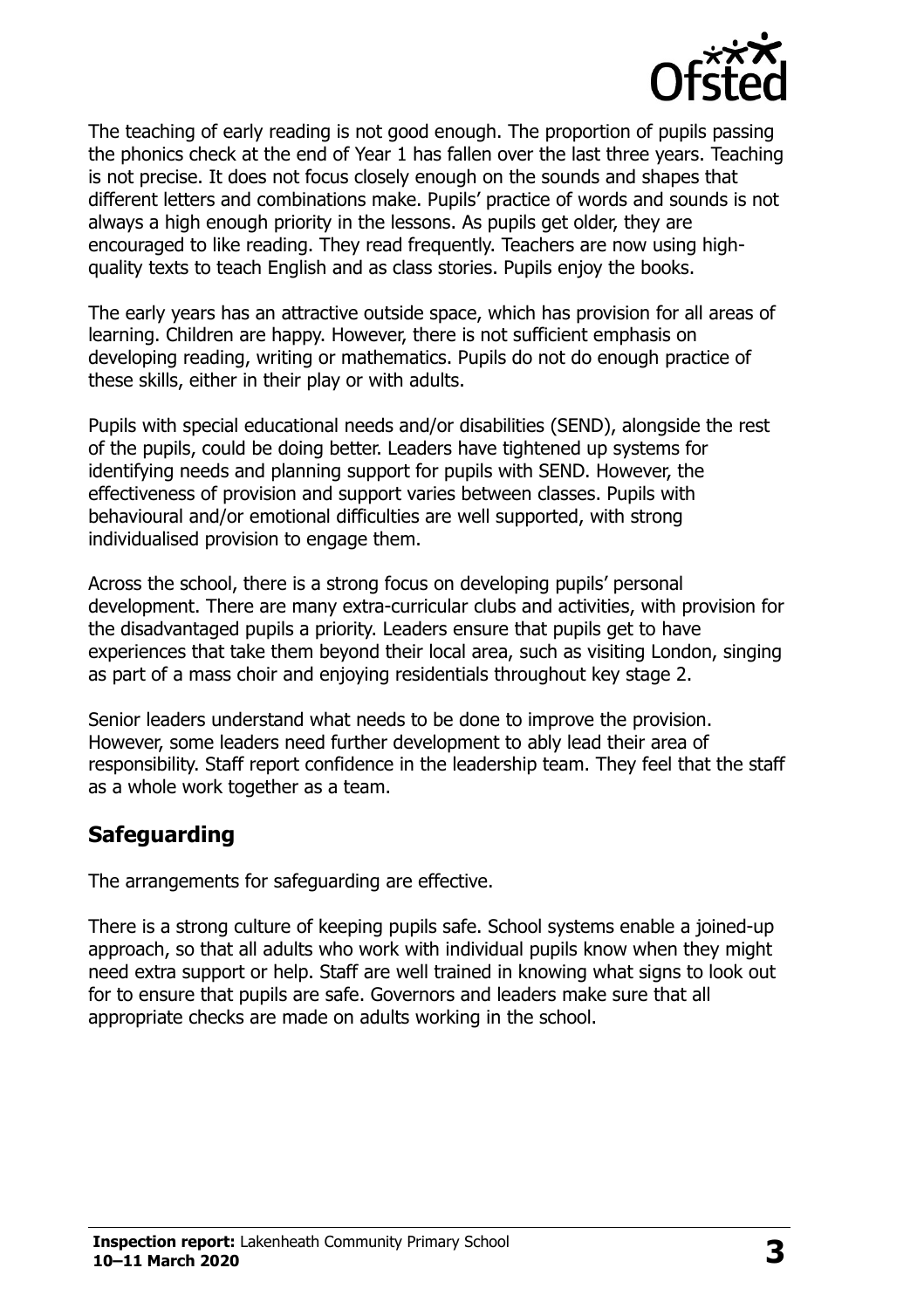

# **What does the school need to do to improve?**

#### **(Information for the school and appropriate authority)**

- The teaching of early reading skills is not good enough. The focus on the sounds and shapes that letters make is often lost within the activities. Consequently, pupils are not developing this knowledge quickly or securely. Teachers need more skills and support to deliver effective phonics teaching.
- **Leaders have put in place new systems for some subjects. However, teachers are** not yet confident on how to deliver these effectively. Pupils' skills are not developed in a coherent way. Leaders need to further plan out the system over each phase to enable this to happen.
- Children in the early years do not have enough opportunities to practise core skills of reading, writing and mathematics in either their play or with an adult. They are not making the progress that they ought to be. Leaders need to ensure that opportunities for practice are planned in and that staff are confident in how to develop these early key skills.
- The curriculum as a whole is not yet planned out in sufficient detail for teachers to be confident about what knowledge and skills they should be teaching pupils in all subjects. As a consequence, pupils do not always learn what they need to. Leaders need to put this detail in place and support other leaders so that they are confident in knowing what quality learning looks like for their subjects and/or areas.

## **How can I feed back my views?**

You can use [Ofsted Parent View](http://parentview.ofsted.gov.uk/) to give Ofsted your opinion on your child's school, or to find out what other parents and carers think. We use Ofsted Parent View information when deciding which schools to inspect, when to inspect them and as part of their inspection.

The Department for Education has further quidance on how to complain about a school.

If you are the school and you are not happy with the inspection or the report, you can [complain to Ofsted.](http://www.gov.uk/complain-ofsted-report)

## **Further information**

You can search for [published performance information](http://www.compare-school-performance.service.gov.uk/) about the school.

In the report, '[disadvantaged pupils](http://www.gov.uk/guidance/pupil-premium-information-for-schools-and-alternative-provision-settings)' refers to those pupils who attract government pupil premium funding: pupils claiming free school meals at any point in the last six years and pupils in care or who left care through adoption or another formal route.

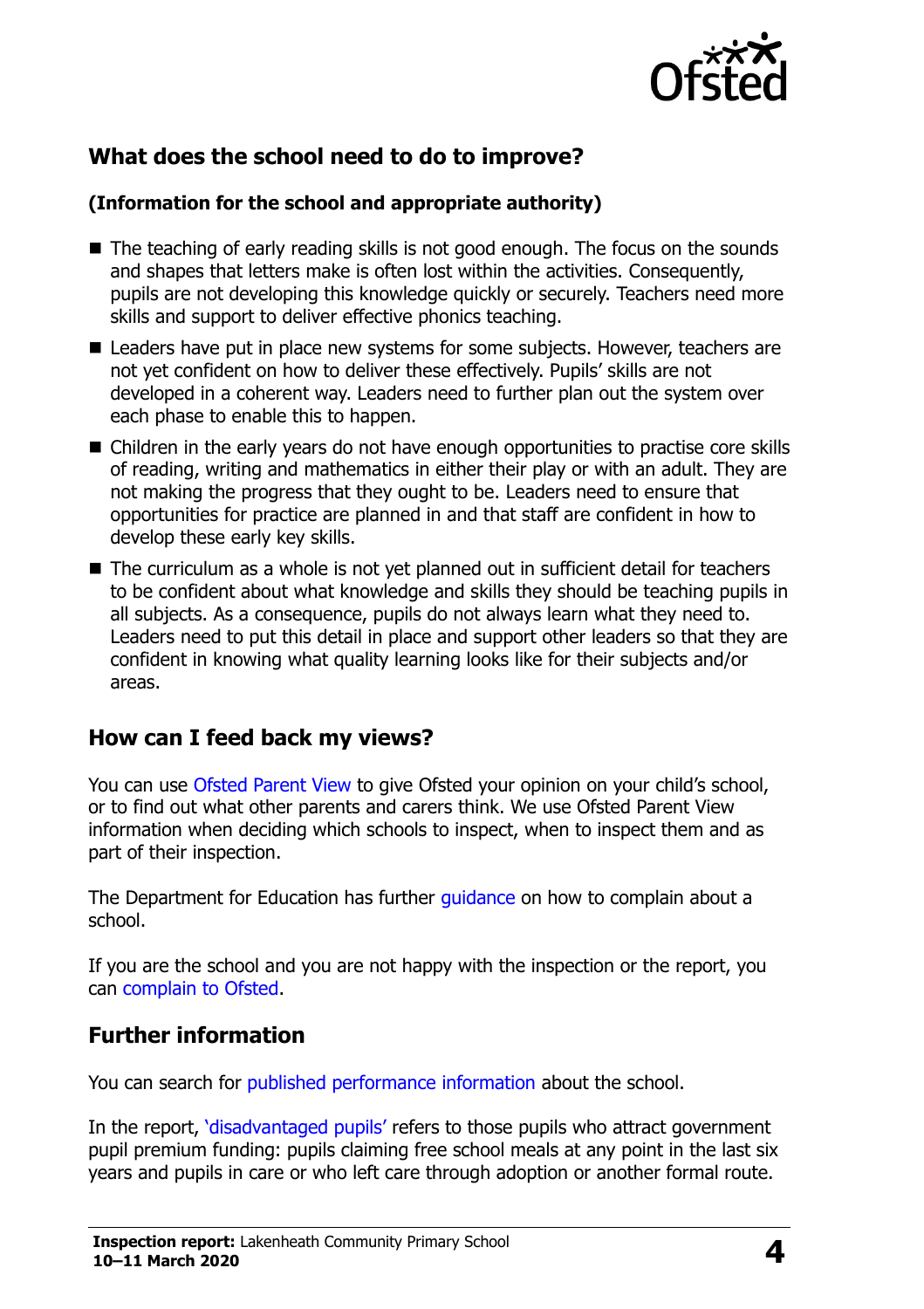

# **School details**

| Unique reference number             | 124539                        |
|-------------------------------------|-------------------------------|
| <b>Local authority</b>              | <b>Suffolk</b>                |
| <b>Inspection number</b>            | 10087440                      |
| <b>Type of school</b>               | Primary                       |
| <b>School category</b>              | Community                     |
| Age range of pupils                 | 4 to 11                       |
| <b>Gender of pupils</b>             | Mixed                         |
| Number of pupils on the school roll | 287                           |
| <b>Appropriate authority</b>        | The governing body            |
| <b>Chair of governing body</b>      | <b>Paul Winter</b>            |
| <b>Headteacher</b>                  | Sally Esom                    |
| Website                             | www.lakenheath.suffolk.sch.uk |
| Date of previous inspection         | 7-8 May 2015                  |

# **Information about this school**

- The school works closely with two other schools as part of a Suffolk project and also with a local teaching school.
- The school provides a variety of different breakfast clubs.
- A separately registered provider runs an after-school club on the premises.

# **Information about this inspection**

We carried out this inspection under section 5 of the Education Act 2005.

- We spoke to the headteacher, leaders and members of teaching and support staff. We met with representatives of the governing body and the local authority school effectiveness officer.
- We spoke to pupils in lessons, out of lessons and on the playground. We went to an assembly and spoke to parents.
- We did deep dives in these subjects: reading, writing, mathematics, history and science. These deep dives included discussions with subject leaders, teachers and pupils. We looked at pupils' work and visited lessons.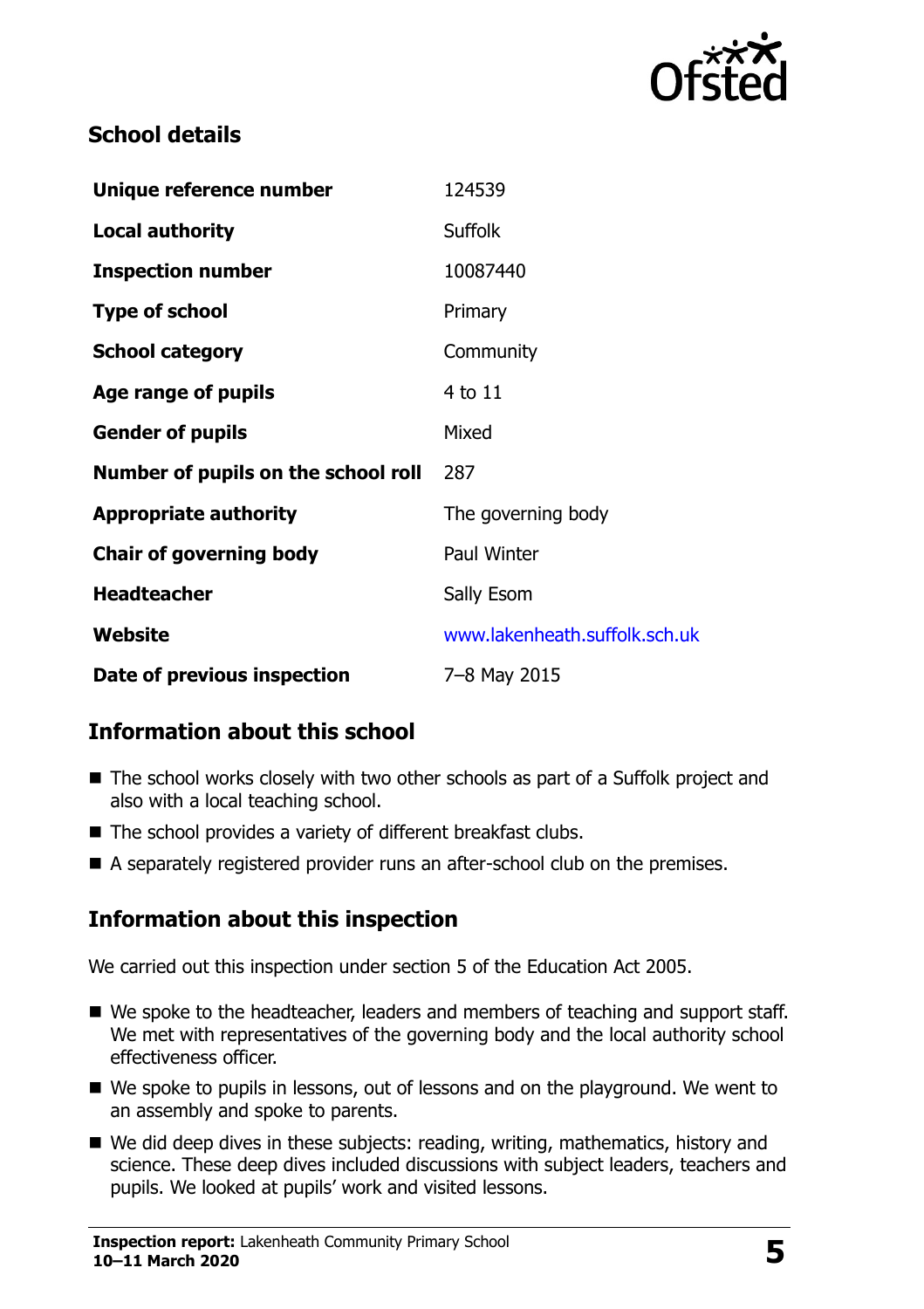

■ To inspect safeguarding arrangements, we scrutinised the school's single central record and spoke to a wide range of staff, pupils and parents. We looked at a range of safeguarding records.

#### **Inspection team**

Tessa Holledge, lead inspector **Her Majesty's Inspector** 

Linda Allison Ofsted Inspector

Ashley Best-White **Contact Contact Contact Ashley Best-White** Contact Contact Contact Contact Contact Contact Contact Contact Contact Contact Contact Contact Contact Contact Contact Contact Contact Contact Contact Contact